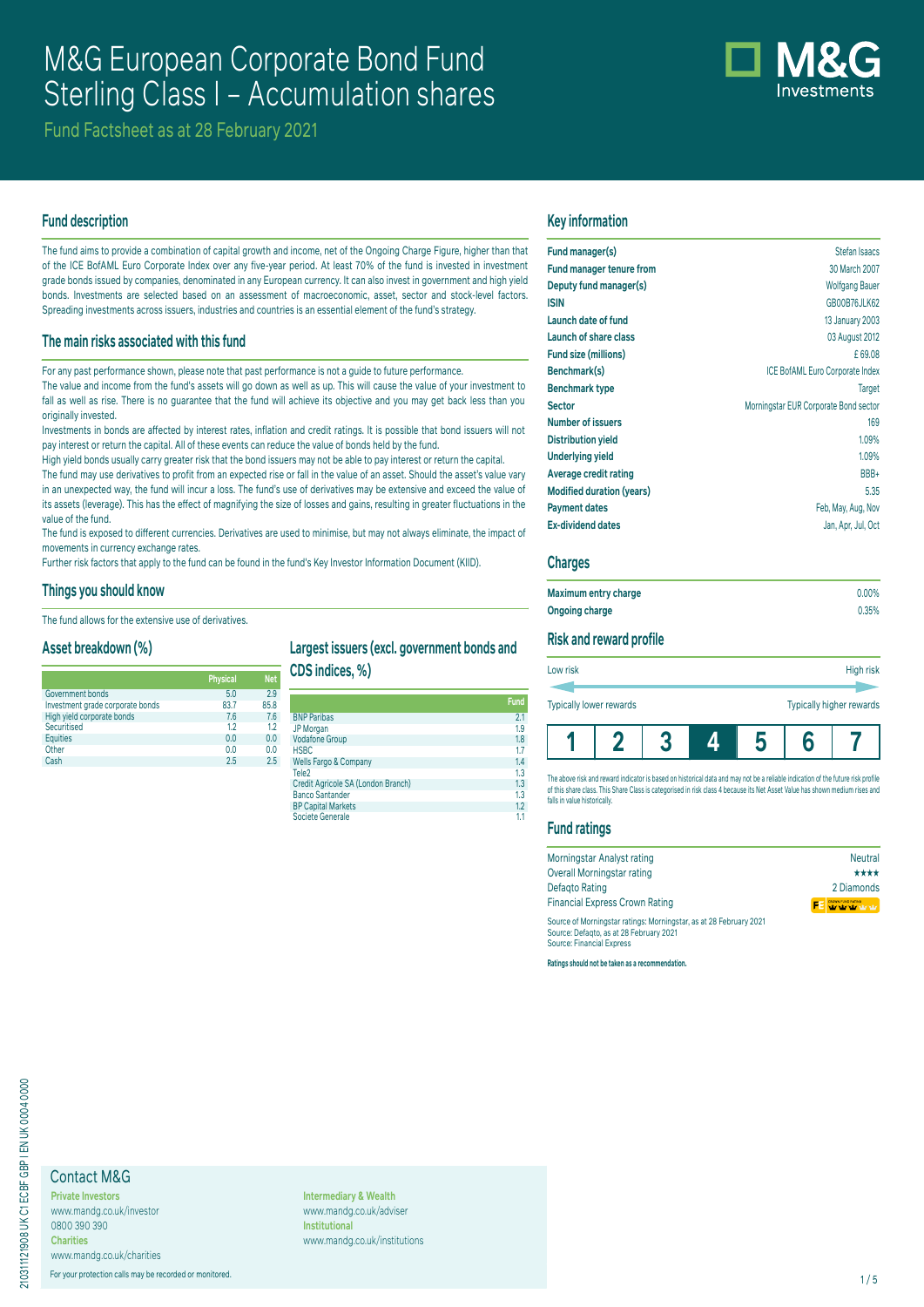# **Fund codes and charges**

|                       |              |                  |                 |                    |                |                     |                   | <b>Minimum</b> | <b>Minimum</b> |
|-----------------------|--------------|------------------|-----------------|--------------------|----------------|---------------------|-------------------|----------------|----------------|
|                       |              |                  |                 | <b>Share class</b> | <b>Ongoing</b> | <b>Distribution</b> | <b>Underlying</b> | <b>initial</b> | top up         |
| <b>Share class</b>    | <b>ISIN</b>  | <b>Bloomberg</b> | <b>Currency</b> | launch date        | charge         | yield               | yield             | investment     | investment     |
| <b>Sterling A Acc</b> | GB0032178633 | <b>MGECBAALN</b> | <b>GBP</b>      | 13/01/2003         | $0.75\%$ *     | 0.69%               | 0.69%             | £500           | £100           |
| Sterling A Inc        | GB0032178419 | <b>MGECBAILN</b> | <b>GBP</b>      | 13/01/2003         | $0.75\%$ *     | 1.44%               | 0.69%             | £500           | £100           |
| Sterling   Acc        | GB00B76JLK62 | <b>MGECSIALN</b> | <b>GBP</b>      | 03/08/2012         | $0.35\%$ *     | 1.09%               | 1.09%             | £500,000       | £10,000        |
| Sterling I Inc        | GB00B3W19714 | <b>MGECSILLN</b> | <b>GBP</b>      | 03/08/2012         | $0.35\%$ *     | 1.44%               | 1.09%             | £500,000       | £10,000        |
| Sterling I-H Inc      | GB00BYZKJ490 | <b>MGECIHILN</b> | <b>GBP</b>      | 23/02/2018         | $0.38\%$ *     | 1.43%               | 1.05%             | £500,000       | £10,000        |
| Sterling R Acc        | GB00B7MT0707 | <b>MGECSRALN</b> | <b>GBP</b>      | 03/08/2012         | $0.60\%$ *     | 0.84%               | 0.84%             | £500           | £100           |
| Sterling R Inc        | GB00B7MNNG21 | <b>MGECSRILN</b> | <b>GBP</b>      | 03/08/2012         | $0.60\%$ *     | 1.44%               | 0.84%             | £500           | £100           |
| Sterling X Acc        | GB0032178740 | <b>MGECBXALN</b> | <b>GBP</b>      | 13/01/2003         | $0.75\%$ *     | 0.69%               | 0.69%             | £500           | £100           |
| Sterling X Inc        | GB0032178526 | <b>MGECBXILN</b> | <b>GBP</b>      | 13/01/2003         | $0.75\%$ *     | 1.44%               | 0.69%             | £500           | £100           |
|                       |              |                  |                 |                    |                |                     |                   |                |                |

Any ongoing charge rigure with "inducates an estimate. The ongoing charge may vary from year to year and excludes portroill transaction costs. The charges are mostly, if not exclusively, the Annual Charge should nailly ens

# **Credit rating breakdown (%)**

|                  | <b>Physical</b> | <b>Net</b> |
|------------------|-----------------|------------|
| AAA              | 8.6             | 6.6        |
| AA               | 5.9             | 5.9        |
| Α                | 22.4            | 22.4       |
| <b>BBB</b>       | 53.0            | 55.1       |
| <b>BB</b>        | 6.5             | 6.5        |
| B                | 1.0             | 1.0        |
| $\frac{ccc}{cc}$ | 0.0             | 0.0        |
|                  | 0.0             | 0.0        |
| C                | 0.0             | 0.0        |
| D                | 0.0             | 0.0        |
| No rating        | 0.1             | 0.1        |
|                  |                 |            |

Cash 2.5 2.5

## **Maturity breakdown (%)**

|               | <b>Physical</b> |
|---------------|-----------------|
| $0 - 1$ years | 5.2             |
| $1 - 3$ years | 17.6            |
| $3 - 5$ years | 25.2            |
| 5 - 7 years   | 30.6            |
| 7 - 10 years  | 11.2            |
| 10 - 15 years | 5.1             |
| $15 + years$  | 2.6             |
| Cash          | 2.5             |

#### **Single year performance (5 years)**

| <b>From</b>                                     | 01/03/20 | 01/03/19 | 01/03/18 | 01/03/17 | 01/03/16 |
|-------------------------------------------------|----------|----------|----------|----------|----------|
| To                                              | 28/02/21 | 29/02/20 | 28/02/19 | 28/02/18 | 28/02/17 |
| Sterling   Accumulation                         | $2.7\%$  | $4.6\%$  | $-2.7\%$ | $5.9\%$  | 14.9%    |
| <b>EXECUTE:</b> ICE BofAML Euro Corporate Index | $1.9\%$  | 5.7%     | $-2.5%$  | 5.3%     | 14.2%    |
| Annual performance 2020 : 9.0%                  |          |          |          |          |          |

#### **Performance over 5 years**



ICE BofAML Euro Corporate Index (126.3)

#### **Past performance is not a guide to future performance.**

The benchmark is a target which the fund seeks to outperform. The index has been chosen as the fund's benchmark as it best reflects the scope of the fund's investment policy. The benchmark is used solely to measure the fund's performance and does not constrain the fund's portfolio construction. The fund is actively managed. The fund manager has complete freedom in choosing which assets to buy, hold and sell in the fund. The fund's holdings may deviate significantly from the benchmark's

constituents.

**Source: Morningstar, Inc and M&G, as at 28 February 2021.** Returns are calculated on a price to price basis with income reinvested. Benchmark returns stated in GBP terms.

rerrormance charts © ZUZ1 Morningstar inc., All Hights Reserved. The information contained within: () is proprietary to morningstar and/or its content providers; (2) may not be copied or distributed;<br>and (3) is not warrant

#### **Currency breakdown (%)**

| Fund           |
|----------------|
| 99.9           |
| 0.0            |
| 0 <sub>0</sub> |
|                |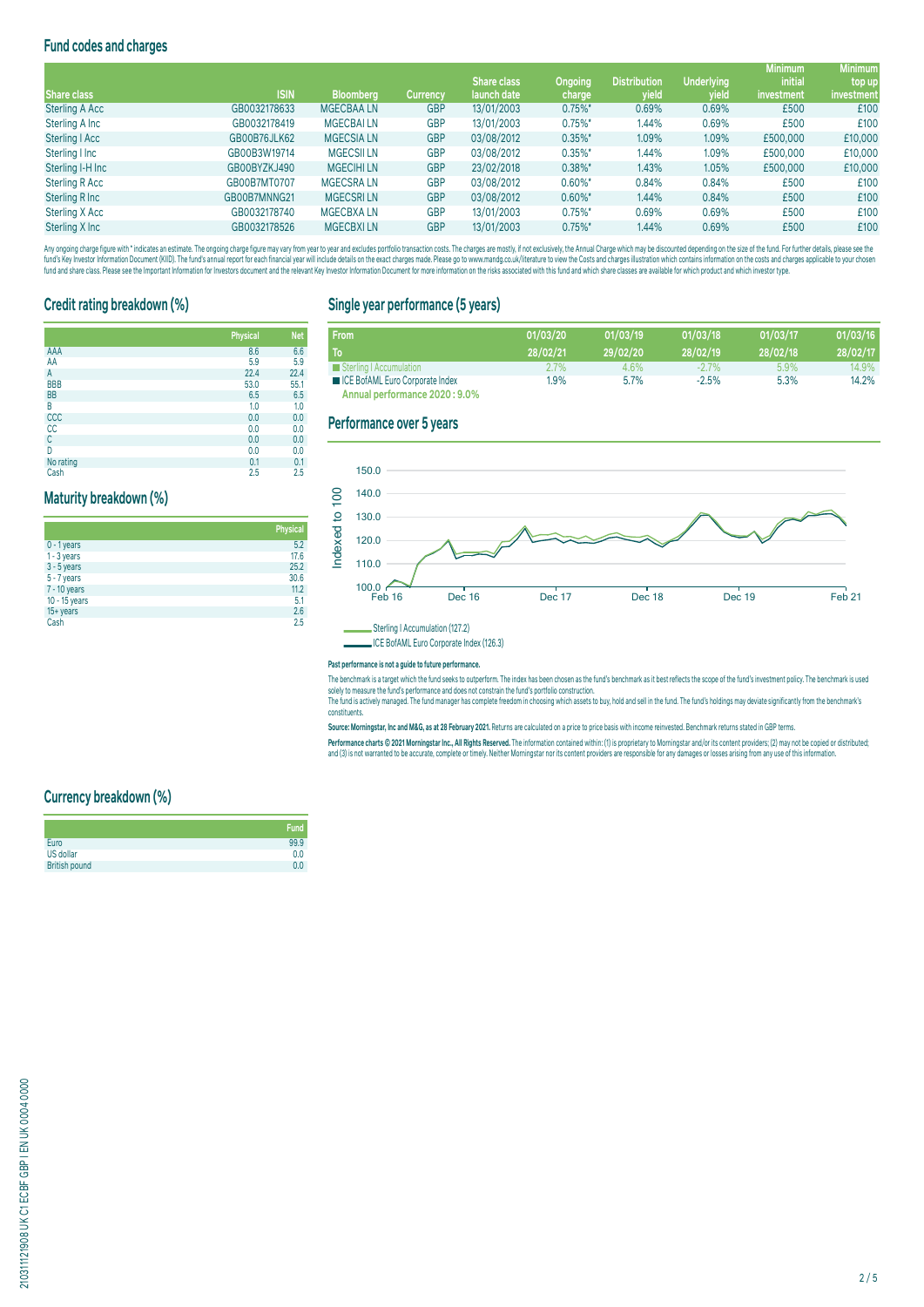#### **ESG Integrated funds**



Funds that integrate financially material ESG data into the risk management and decision-making process, as well as our company-wide exclusions (cluster munitions and antipersonnel mines). Some strategies may have some additional ESG exclusions.

# **Approach to responsible investment**

|                                              | Yes | <b>No</b> | N/A |
|----------------------------------------------|-----|-----------|-----|
| <b>ESG integration</b>                       |     |           |     |
| <b>Additional ESG specifications</b>         |     |           |     |
| <b>Exclusions</b>                            |     |           |     |
| Cluster munitions & anti personnel landmines |     |           |     |
| Other exclusions or restrictions             |     |           |     |
| <b>Voting</b>                                |     |           |     |
| Engagement                                   |     |           |     |

Please see glossary for further explanation of these terms.

# **ESG Standard Glossary**

#### **Additional ESG specifications:** In the context of M&G, these are funds managed with an explicit ESG objective, outcome or in accordance with specific ESG criteria, and will have a number of minimum exclusions in place.

**Engagement:** Interaction with company management on various financial and non-financial, including ESG, issues. Engagement allows investors to better understand how a company is undertaking its operations and how it is interacting with its stakeholders, as well as advising on and influencing company behaviour and disclosures where appropriate.

**ESG integration:** Describes the explicit and systematic inclusion of Environmental, Social and Governance factors in investment analysis and investment decisions. It underpins a responsible investment approach, and allows investors to

better manage risk and generate sustainable, long-term returns.

**Exclusions:** The exclusion or restriction of investments based on the sector in which they operate, the products or services they provide or for other specific criteria, i.e. they are deemed to be in breach of the United Nations Global Compact principles on human rights, labour the environment and anti-corruption.

**Voting:** As the partial owners of a company, shareholders have the right to vote on resolutions put forward at a company's annual general meeting. These resolutions include the re-election of directors, executive remuneration and business strategy, among others, and may include resolutions put forward by shareholders.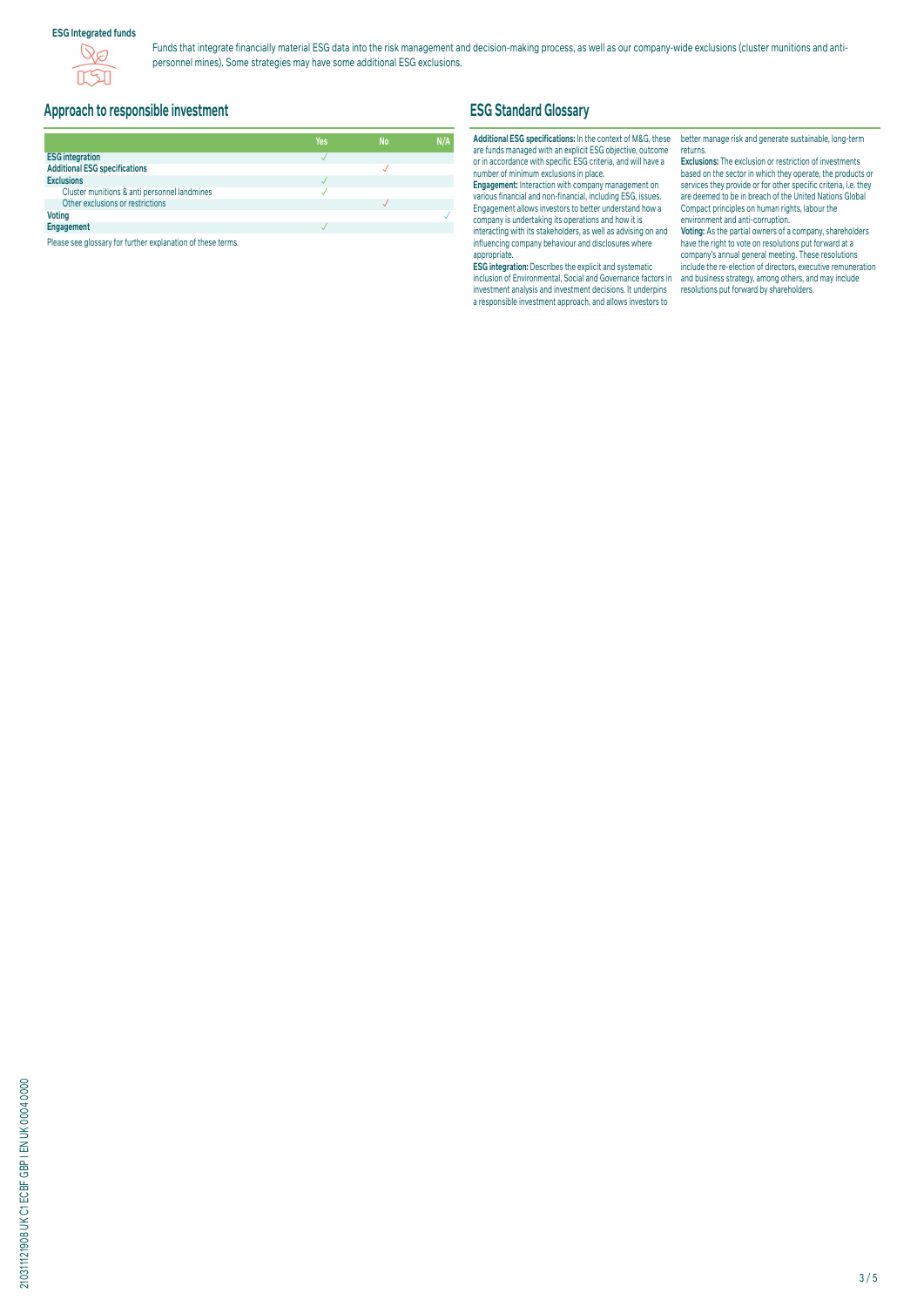**Cash may be held on deposit and/or in the Northern Trust Cash Funds, a range of collective investment schemes.**

The M&G European Corporate Bond Fund is a sub-fund of M&G Investment Funds (3).

The Morningstar Analyst Rating<sup>nu</sup>. © 2021 Morningstar. All Rights Reserved. Neither Morningstar nor its content providers are responsible for any damages or losses arising from any use of this information. Ratings should The Morningstar Overall Rating based on the fund's Sterling Class I shares. Copyright © 2021 Morningstar UK Limited. All Rights Reserved. Ratings should not be taken as recommendation.

where a security has not been rated by Standard & Poors, Hich or Moody's, we may use M&G's internal credit rating. Based on a comparison or all available ratings for each security, the most conservative rating (S&P, Fitch,

This financial promotion is issued by M&G Securities Limited which is authorised and regulated by the Financial Conduct Authority in the UK and provides ISAs and other investment products. The company's registered office i EC3M 5AG. Registered in England No. 90776.

210311121908 UK C1 ECBF GBP I EN UK 0004 0000 210311121908 UK C1 ECBF GBP I EN UK 0004 0000